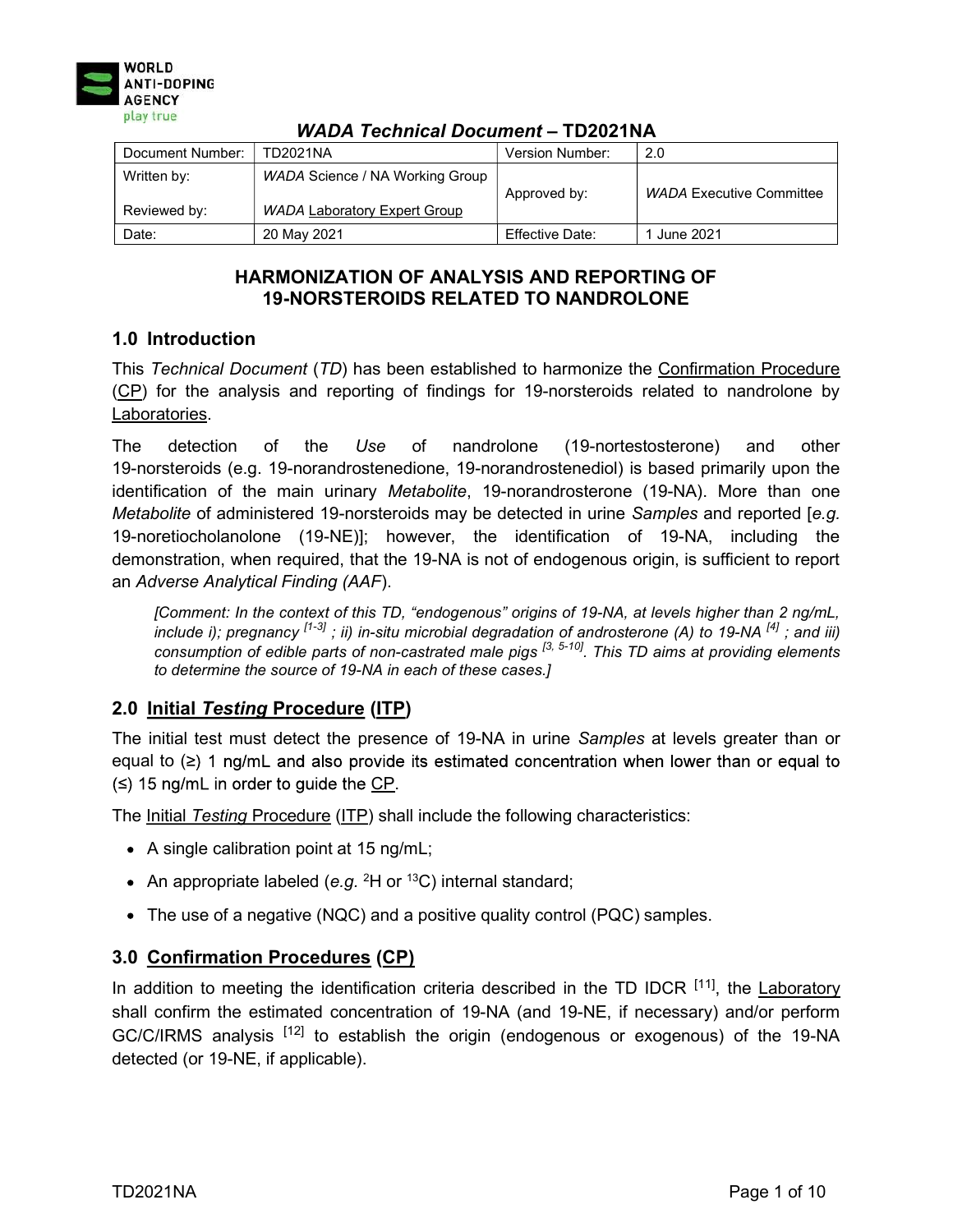

| 11ABA TUUNNUU BUUUNTUN<br>. <del>.</del> |                                                                        |                 |                                 |
|------------------------------------------|------------------------------------------------------------------------|-----------------|---------------------------------|
| Document Number:                         | TD2021NA                                                               | Version Number: | 2.0                             |
| Written by:<br>Reviewed by:              | WADA Science / NA Working Group<br><b>WADA Laboratory Expert Group</b> | Approved by:    | <b>WADA Executive Committee</b> |
| Date:                                    | 20 May 2021                                                            | Effective Date: | 1 June 2021                     |

## 3.1 Identification and Estimation of Concentration

The CP to estimate the concentration of 19-NA in the Sample shall include the following characteristics:

- A single calibration point at 15 ng/mL, preferably with the 19-NA concentration based on/traceable to a Certified Reference Material (CRM);
- An appropriate labeled internal standard (e.g. 19-NA- $^{2}H_{4}$ -glucuronide);
- The use of a NQC (at less than  $\leq$ ) 2.5 ng/mL) and a PQC (at greater than  $\leq$ ) 15 ng/mL).

[Comment: No quantification (and, therefore, no Measurement Uncertainty estimation) is required in the CP for 19-NA. The application of a one-point calibrator at 15 ng/mL and appropriate QC samples is sufficient to confirm the estimated 19-NA concentration.]

[Comment: The NQC and PQC shall be subjected to the same sample preparation procedure as the Sample Aliquot.]

### 3.2 GC/C/IRMS Analysis

#### 3.2.1 Conducting GC/C/IRMS Analysis

The decision to proceed to the GC/C/IRMS analysis shall be guided by the following:

• GC/C/IRMS analysis is not necessary on Samples in which the (SG-adjusted, if needed) concentration of 19-NA is estimated above (>) 15 ng/mL (except in cases of pregnancy), or when the presence of 3,5-tetrahydronorethisterone (THNE) has been detected in the Sample of a female  $A$ thlete  $[13]$ ;

[Comment: When the estimated concentration of 19-NA is greater than (>) 15 ng/mL, to decide whether the GC/C/IRMS analysis shall be performed or not, the 19-NA concentration in the Sample shall be adjusted for the urine specific gravity (SG), if  $SG_{Sample} > 1.018$ , according to:

$$
\text{Conc}_{\text{adj}} = \frac{(1.020 - 1)}{\text{SG}_{\text{sample Max}} - 1} \cdot \text{Conc}_{\text{measured}}
$$

Refer to the effective TD DL  $^{[14]}$  for instructions on calculating SG<sub>Sample</sub> Maxl.

GC/C/IRMS analysis is mandatory in cases of pregnancy, when the estimated 19-NA concentration is greater than (>) 15 ng/mL. However, the GC/C/IRMS analysis may also be performed to ascertain the endogenous origin of 19-NA when the estimated concentration of 19-NA in a urine Sample of a pregnant female is between  $(\ge)$  2.5 and  $(\le)$  15 ng/mL.

[Comment: For Samples from pregnant females, for which the GC/C/IRMS analysis is only mandatory for 19-NA concentrations greater than  $(>)$  15 ng/mL, the adjustment of the 19-NA concentration for a high SG (> 1.018) is not strictly necessary].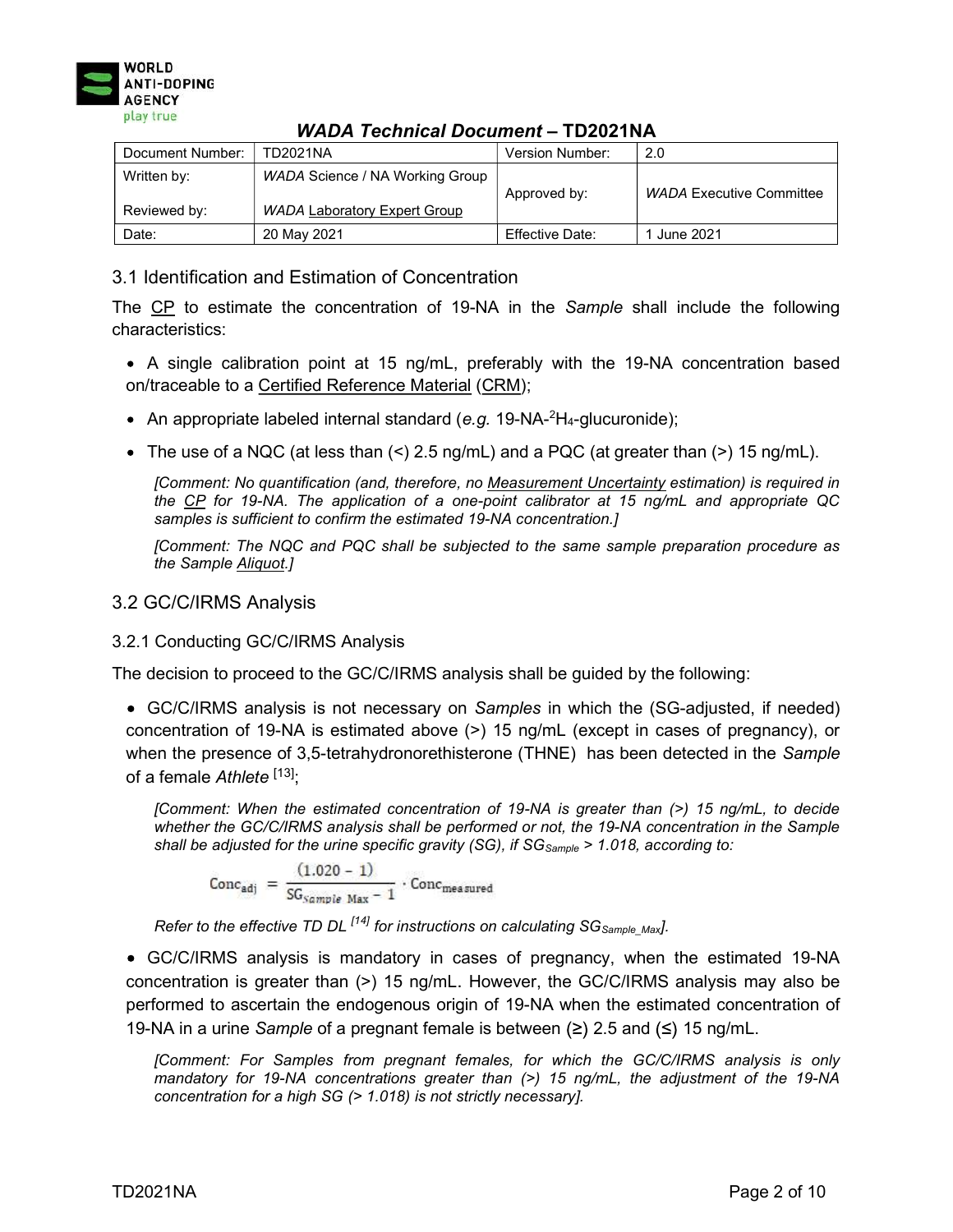

| Document Number:            | TD2021NA                                                               | Version Number: | 2.0                             |
|-----------------------------|------------------------------------------------------------------------|-----------------|---------------------------------|
| Written by:<br>Reviewed by: | WADA Science / NA Working Group<br><b>WADA Laboratory Expert Group</b> | Approved by:    | <b>WADA Executive Committee</b> |
| Date:                       | 20 May 2021                                                            | Effective Date: | June 2021                       |

• GC/C/IRMS analysis is mandatory on Samples in which the concentration of 19-NA is estimated between ( $\geq$ ) 2.5 and ( $\leq$ ) 15 ng/mL, except in cases of pregnancy or in the presence of THNE;

GC/C/IRMS analysis may be performed on Samples containing 19-NA at estimated concentrations lower than (<) 2.5 ng/mL.

[Comment: For Samples with 19-NA lower or equal to  $(≤)$  15 ng/mL, the adjustment of the 19-NA concentration for a high SG (> 1.018) is not needed, since such adjustment may only lead to lower concentrations. For such Samples, GC/C/IRMS analysis is required to determine the origin of the 19-NA and may be performed at concentrations below 2.5 ng/mL, depending on the Laboratory's analytical capacity.]

• When  $5\alpha$ -reductase inhibitor activity is suspected (e.g. abnormally low A/Etio ratio) or confirmed (e.g. detection of finasteride and/or dutasteride Metabolites) in a urine Sample, and this does not allow a reliable analysis of 19-NA, Laboratories should target 19-NE (which is detected at a higher concentration than 19-NA) for GC/C/IRMS analysis to determine the administration of 19-norsteroids. The GC/C/IRMS method characteristics and data evaluation criteria shall follow the same requirements as for 19-NA determination (see Article 3.2.3).

Laboratories that do not have the analytical capacity to perform GC/C/IRMS analysis for 19-NA (or 19-NE, if applicable) shall, in consultation with the Testing Authority (or the Results Management Authority, if different), have Samples transferred to and analyzed by another Laboratory that has such analytical capacity (Analytical Method included in the Laboratory's Scope of ISO/IEC 17025 Accreditation).

Due to the occurrence of preparations of 19-norsteroids with a carbon isotopic signature ( ${}^{13}C/{}^{12}C$ ) close to that of endogenous human urinary steroids (e.g.  $\delta {}^{13}C$ 19-NA = -16 ‰ to -24 ‰)  $[9, 10, 15]$ , the result of the GC/C/IRMS analysis of the excreted 19-NA may not always readily indicate its exogenous origin in Samples. Therefore, in Samples from males and non-pregnant females, when the estimated concentration of 19-NA is equal to or less than  $(\le)$  15 ng/mL and the result of the GC/C/IRMS analysis is negative (i.e. not consistent with an exogenous origin of 19-NA) or inconclusive, the Laboratory shall consider the ratio of 19-NA to 19-NE (based on the respective estimated concentrations) as a possible indicator of the administration of 19 norsteroids when the *in situ* formation of 19-NA and 19-NE is excluded <sup>[3]</sup>.

[Comment: The possible Use for doping purposes of 19-norsteroid preparations with a pseudoendogenous carbon isotopic signature may be established on the basis of the pharmacokinetics of 19-NA excretion, as determined from the analysis of previously collected and/or follow-up Samples [3, 5, 16-18] .

Following consumption of the edible parts of non-castrated male pigs, concentrations of excreted 19-NA in urine are usually in the low ng/mL range (< 10 ng/mL), although higher concentrations have been exceptionally reported [3]. The origin of the urinary 19-NA may not be established by GC/C/IRMS analysis, since the varying diets of migrating wild boars lead to dissimilar  $\delta^{13}$ C values which may range between -15 ‰ and -25 ‰ [9]. Therefore, if the consumption of edible parts of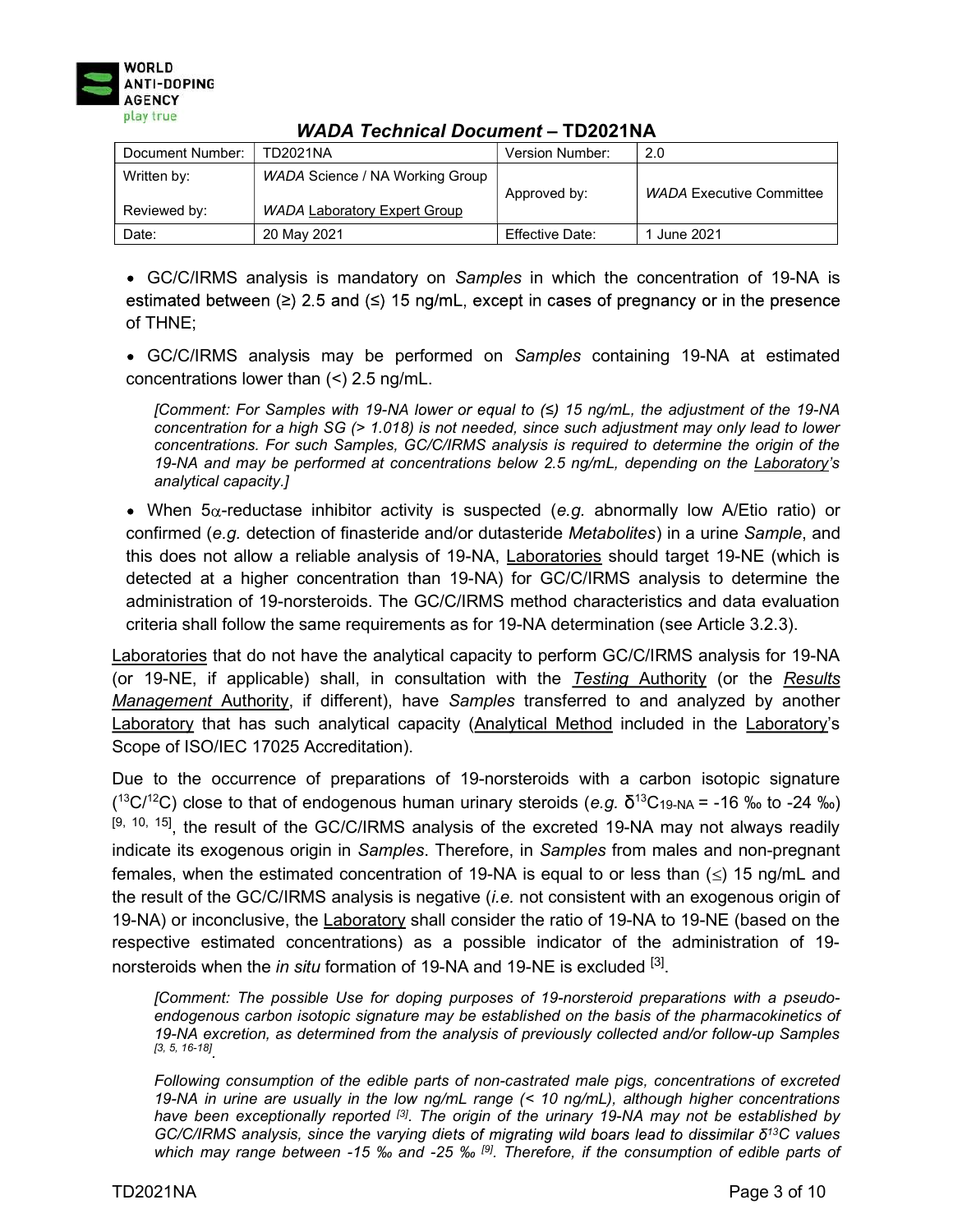

| Document Number:            | TD2021NA                                                               | Version Number: | 2.0                             |
|-----------------------------|------------------------------------------------------------------------|-----------------|---------------------------------|
| Written by:<br>Reviewed by: | WADA Science / NA Working Group<br><b>WADA Laboratory Expert Group</b> | Approved by:    | <b>WADA Executive Committee</b> |
| Date:                       | 20 May 2021                                                            | Effective Date: | 1 June 2021                     |

intact pigs is invoked by an Athlete as the unlikely origin of a 19-NA finding, this may be established based on the pharmacokinetics of 19-NA excretion <sup>[3, 5, 16-18]</sup>. Profiles of 19-NA and 19-NE excretion following oral ingestion will have a different time course than following an injection of 19 norsteroids.]

#### 3.2.2 GC/C/IRMS Test Method Validation Requirements

- The Laboratory shall refer to the TD IRMS [12] for general GC/C/IRMS Test Method validation requirements;
- The Laboratory shall validate the use of at least two (2) ERCs [e.g. Androsterone (A) and pregnanediol (PD)];
- The standard combined uncertainty ( $u_c$ ) associated with the determination of  $\delta^{13}C$  values, as estimated by the Laboratory during the GC/C/IRMS method validation, shall not be greater than ( $\leq$ ) the  $u_c$  <sub>Max</sub> of 1.0 ‰ for 19-NA or 0.7 ‰ for the ERCs.

### 3.2.3 GC/C/IRMS Analysis Requirements

The GC/C/IRMS method to establish the origin of the 19-NA detected shall include the following characteristics (also refer to the TD IRMS  $[12]$  for general method characteristics):

Each sequence of analysis by GC/C/IRMS shall include:

- A NQC:  $\delta^{13}$ C values of 19-NA and endogenous reference compound(s) (ERC) in a normal endogenous range (i.e. between -16 ‰ and -26 ‰), with an absolute difference in  $5^{13}$ C values ( $\lfloor \Delta \delta^{13}$ C $\rfloor$ ) between ERC and 19-NA not greater than ( $\leq$ ) 3 ‰;

[Comment: The normal endogenous range of  $\delta^{13}$ C values between -16 ‰ and -26 ‰ reflects the range of  $\delta^{13}C$  isotopic signatures of urinary steroid Metabolites in humans around the world; the QC samples will reflect the geographical location of the Laboratory and do not have to cover the entire possible range of  $\delta^{13}$ C values.]

- A PQC:  $\delta^{13}$ C value of ERC in a normal endogenous range (*i.e.* between -16 ‰ and -26 ‰), with a  $\vert \Delta \delta^{13}C \vert$  between ERC and 19-NA greater than (>) 3 ‰.

[Comment: The NQC and PQC shall be subjected to the same sample preparation procedure as the Sample Aliquot.]

• The same Sample Aliquot(s) that were subjected to GC/C/IRMS analysis shall be analyzed by GC-MS under similar chromatographic conditions to ensure the identity of the peaks of 19-NA and ERC(s), and the absence of significant interference prior to reporting an AAF or an ATF based on GC/C/IRMS results.

[Comment: Minor differences in retention times (RT) between the two techniques are expected. The provisions of the TD IDCR  $[11]$  shall be followed. In addition, a full scan spectrum shall be obtained over the complete width of the steroid chromatographic peak(s) of interest to document the lack of interference. GC-MS identification is not necessary when the GC/C/IRMS results are negative.]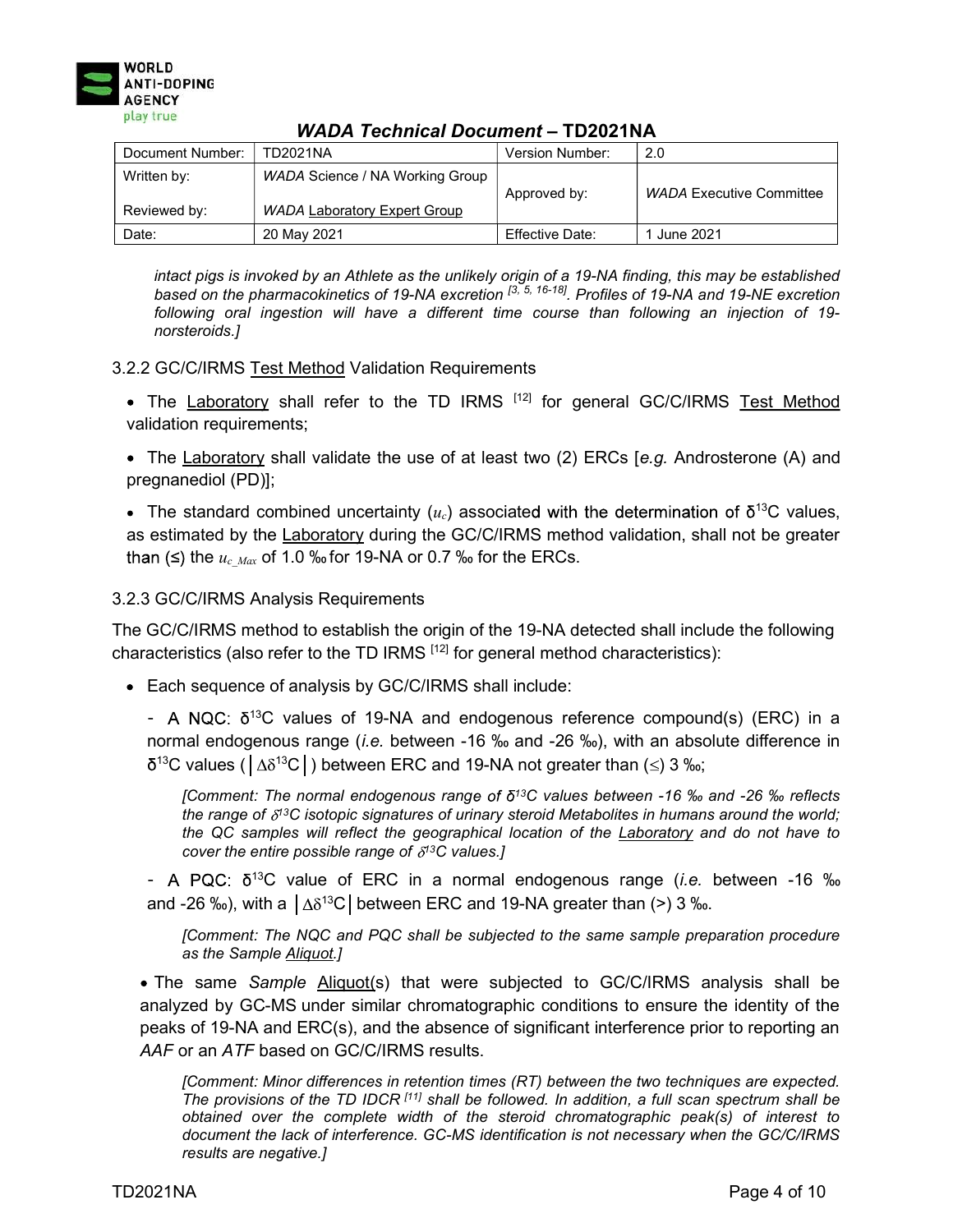

| Document Number:            | TD2021NA                                                               | Version Number: | 2.0                             |
|-----------------------------|------------------------------------------------------------------------|-----------------|---------------------------------|
| Written by:<br>Reviewed by: | WADA Science / NA Working Group<br><b>WADA Laboratory Expert Group</b> | Approved by:    | <b>WADA Executive Committee</b> |
| Date:                       | 20 May 2021                                                            | Effective Date: | 1 June 2021                     |

The GC/C/IRMS confirmation analyses shall include the identification of the 19-NA peak identity by GC-MS according to the identification criteria described in the TD IDCR <sup>[11]</sup>.

[Comment: Minor differences in retention time between the two techniques are expected.]

#### 3.2.4 Interpretation of GC/C/IRMS Results

To reject the hypothesis of endogenous or in-situ 19-NA formation based on the application of GC/C/IRMS analysis (i.e. to report the finding as an AAF), the following criterion shall be met:

The  $|\Delta\delta^{13}C|$  values between two (2) ERCs and 19-NA, *i.e.*  $|\Delta\delta^{13}C| = |\delta^{13}C_{\rm ERC} - \delta^{13}C_{19\text{-NA}}|$ , is greater than  $(>)$  3 ‰ (refer to the TD IRMS [12]).

[Comment: Androsterone (A) shall not be used as an ERC when there are indications of the administration of testosterone (T) or its precursors (e.g. prasterone). In such cases, an alternative ERC as described in TD IRMS [12] shall be used.]

### 3.3 Additional Tests

#### 3.3.1 Test for Norethisterone and Pregnancy

19-NA is excreted during pregnancy  $[1-3]$  and as a minor *Metabolite* of norethisterone  $[13]$ , a progestogen agent of permitted use present in some oral contraceptives. Therefore, when the estimated concentration of 19-NA is equal to or exceeds ( $\geq$ ) 2.5 ng/mL in the urine Sample of a female Athlete, the Laboratory shall:

- Establish the presence or absence of THNE, the main *Metabolite* of norethisterone, and if not compatible with the 19-NA level:
- Test for pregnancy based on the measurement of urinary human Chorionic Gonadotrophin (hCG).

[Comment: When testing for the presence of THNE, Laboratories should target the detection of the 3 $\alpha$ ,5 $\beta$  isomer, namely 5 $\beta$ -estran-17 $\alpha$ -ethynyl-3 $\alpha$ ,17 $\beta$ -diol <sup>[13]</sup>. 19-NA being a minor Metabolite of norethisterone, 19-NA concentrations at levels higher than (>)10 ng/mL should be associated with a very intense THNE peak signal in the Sample.]

#### 3.3.2 Test for Demethylation

In addition, but rarely, 19-NA may be produced in urine Samples, in small concentrations, by insitu 19-demethylation of androsterone (A)  $^{[4]}$ . This potential in-situ formation of 19-NA shall be verified by GC/C/IRMS analysis  $^{[3,\;19]}.$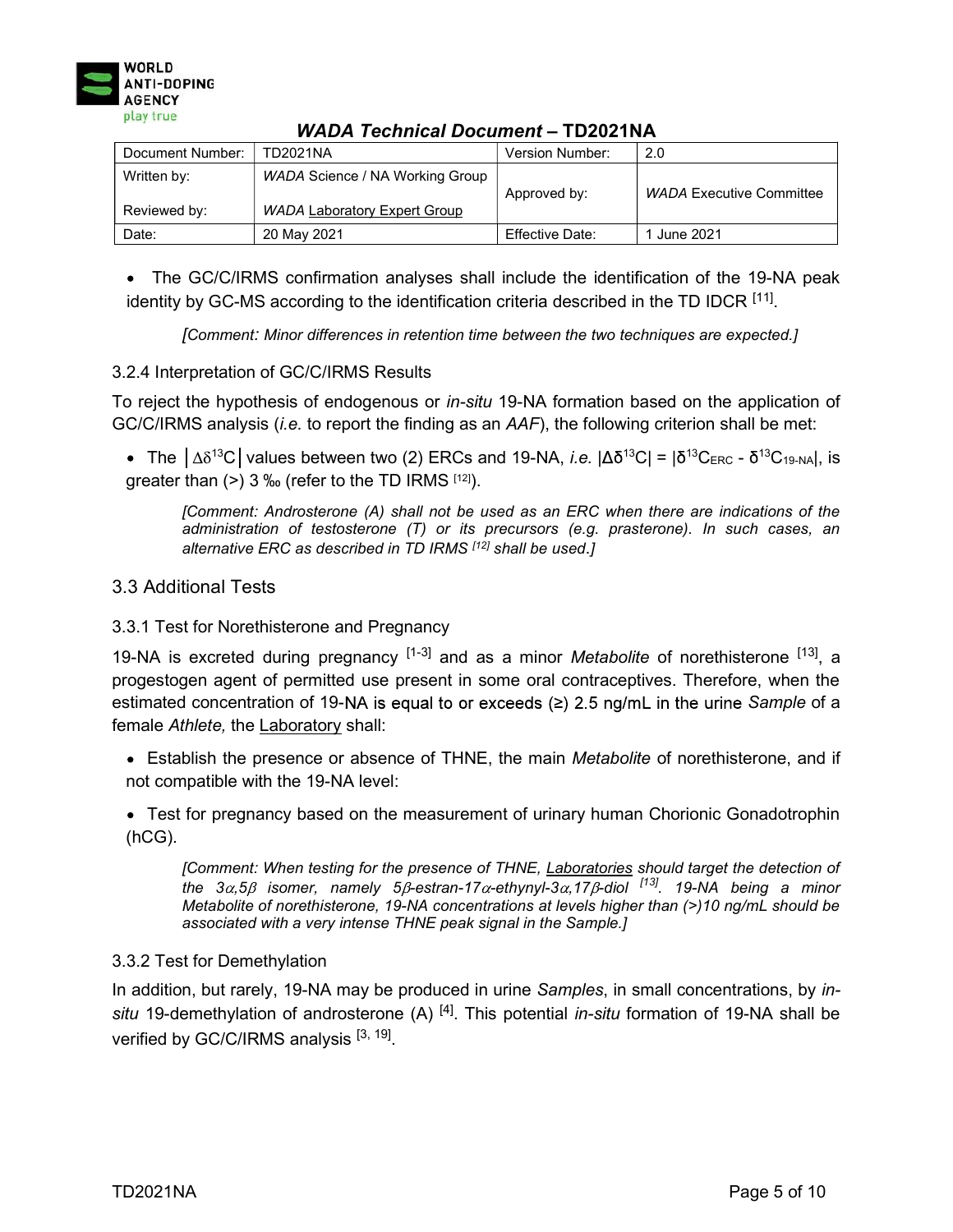

| Document Number:            | TD2021NA                                                               | Version Number: | 2.0                             |
|-----------------------------|------------------------------------------------------------------------|-----------------|---------------------------------|
| Written by:<br>Reviewed by: | WADA Science / NA Working Group<br><b>WADA Laboratory Expert Group</b> | Approved by:    | <b>WADA Executive Committee</b> |
| Date:                       | 20 May 2021                                                            | Effective Date: | June 2021                       |

## 3.4 "B" Sample CP

• In cases when the AAF for the "A" Sample is based on the results of a GC/C/IRMS analysis, the "B" Sample CP also requires the GC/C/IRMS analysis and identification of 19-NA in accordance with the TD IDCR [11];

• In cases when the estimated concentration of 19-NA (SG-adjusted, if needed) is shown to be greater than (>) 15 ng/mL in a Sample collected from a male or a non-pregnant female Athlete, the "B" Sample CP requires the identification of 19-NA only, in accordance with the TD IDCR  $[11]$ ).

# 4.0 Reporting

The Laboratory shall report 19-NA detected in a Sample from a male or a female Athlete as defined in the Table below:

| Sample Origin /<br><b>Test Report</b>            | <b>Adverse Analytical</b><br><b>Finding</b>                                                                                                                                                                                                                                                                                                                                                                                                                 | <b>Atypical Finding</b>                                                                                                                                                                                                                                                                                                                                                                                                                                | <b>Negative Finding</b>                                                                                                                                                                                                                                                                                                                                 |
|--------------------------------------------------|-------------------------------------------------------------------------------------------------------------------------------------------------------------------------------------------------------------------------------------------------------------------------------------------------------------------------------------------------------------------------------------------------------------------------------------------------------------|--------------------------------------------------------------------------------------------------------------------------------------------------------------------------------------------------------------------------------------------------------------------------------------------------------------------------------------------------------------------------------------------------------------------------------------------------------|---------------------------------------------------------------------------------------------------------------------------------------------------------------------------------------------------------------------------------------------------------------------------------------------------------------------------------------------------------|
| 4.1<br><b>Pregnant Female</b><br><b>Athletes</b> | ○ Results of the GC/C/IRMS<br>analysis are consistent with<br>the exogenous origin of 19-<br>NA (see Art. 3.2.3).                                                                                                                                                                                                                                                                                                                                           | $\circ$ Estimated concentration of<br>$19-NA > 15$ ng/mL;<br><b>AND</b><br>$\circ$ Results of the mandatory<br>GC/C/IRMS analysis are<br>inconclusive or do not meet<br>the criteria supporting an<br>exogenous origin of 19-NA<br>(see Art. 3.2.3).                                                                                                                                                                                                   | No other Prohibited<br>Substance or Prohibited<br>Method has been<br>confirmed in the Sample:<br><b>AND</b><br>○ Estimated concentration<br>of 19-NA $\leq$ 15 ng/mL;<br><b>AND</b><br>○ GC/C/IRMS analysis was<br>either not performed or the<br>results are inconclusive or<br>consistent with an<br>endogenous origin of 19-<br>NA (see Art. 3.2.3). |
| <b>Test Report</b>                               | $\circ$ Estimated concentration of<br>19-NA, expressed as<br>"≤15 ng/mL" or ">15 ng/mL",<br>as applicable:<br>○ Results of GC/C/IRMS<br>analysis, including a comment<br>indicating that the GC/C/IRMS<br>finding is consistent with an<br>exogenous origin of 19-NA,<br>the $δ^{13}C$ values for 19-NA and<br>the two ERCs as well as the<br>associated $u_c$ (‰).<br>$\circ$ No reference to the<br>pregnancy status of the<br>Athlete shall be reported. | $\circ$ Estimated concentration of<br>19-NA > 15 ng/mL<br>○ Results of GC/C/IRMS<br>analysis, including a comment<br>indicating that the GC/C/IRMS<br>finding is inconclusive or do<br>not meet the criteria<br>supporting an exogenous<br>origin of 19-NA, the $\delta^{13}C$<br>values for 19-NA and the two<br>ERCs as well as the<br>associated $u_c$ (‰).<br>$\circ$ No reference to the<br>pregnancy status of the<br>Athlete shall be reported. | $\circ$ No reference to the<br>pregnancy status of the<br>Athlete shall be reported                                                                                                                                                                                                                                                                     |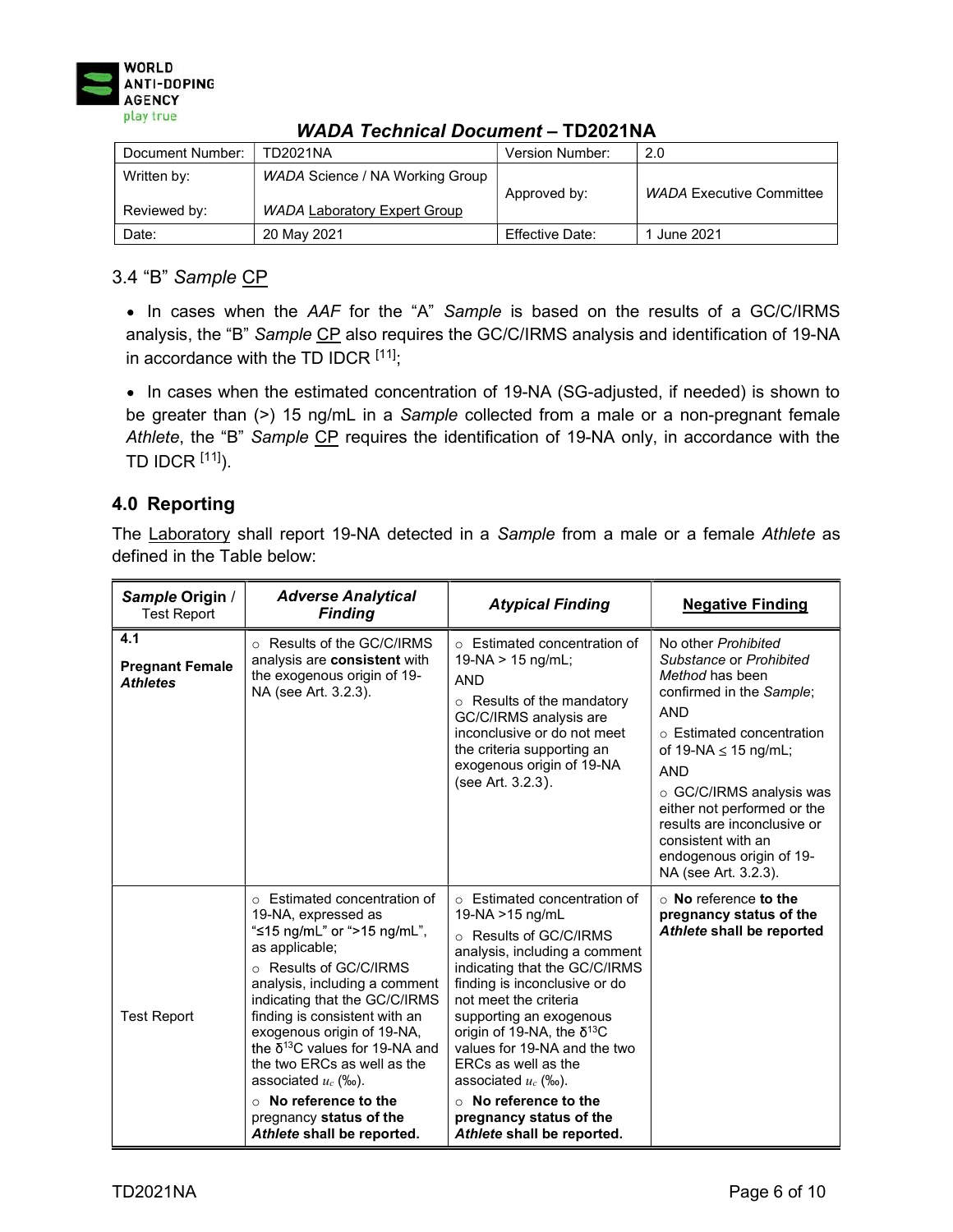

| $\bm{v}$ , $\bm{v}$ , $\bm{v}$ , $\bm{v}$ , $\bm{v}$ , $\bm{v}$ , $\bm{v}$ , $\bm{v}$ , $\bm{v}$ , $\bm{v}$ , $\bm{v}$ , $\bm{v}$ |                                                                        |                        |                                 |
|-----------------------------------------------------------------------------------------------------------------------------------|------------------------------------------------------------------------|------------------------|---------------------------------|
| Document Number:                                                                                                                  | TD2021NA                                                               | <b>Version Number:</b> | 2.0                             |
| Written by:<br>Reviewed by:                                                                                                       | WADA Science / NA Working Group<br><b>WADA Laboratory Expert Group</b> | Approved by:           | <b>WADA Executive Committee</b> |
| Date:                                                                                                                             | 20 May 2021                                                            | Effective Date:        | 1 June 2021                     |

| 4.2<br><b>Female Athletes</b><br>using<br><b>Norethisterone</b>                                      | N/A                                                                                                                                                                                                                                     | $\circ$ Estimated concentration of<br>$19-NA > 10$ ng/mL;<br><b>OR</b><br>o The level of THNE appears<br>incompatible with that of 19-<br>NA.                                                                                                                                                                                                                                                                                                                                                                                                  | $\circ$ No other Prohibited<br>Substance or Prohibited<br>Method has been<br>confirmed in the Sample;<br>AND<br>○ Estimated concentration<br>of 19-NA $\leq$ 10 ng/mL $^*$ and<br>is compatible with that of<br>THNE.                                                                                                                                                                                                                                                                                                                |
|------------------------------------------------------------------------------------------------------|-----------------------------------------------------------------------------------------------------------------------------------------------------------------------------------------------------------------------------------------|------------------------------------------------------------------------------------------------------------------------------------------------------------------------------------------------------------------------------------------------------------------------------------------------------------------------------------------------------------------------------------------------------------------------------------------------------------------------------------------------------------------------------------------------|--------------------------------------------------------------------------------------------------------------------------------------------------------------------------------------------------------------------------------------------------------------------------------------------------------------------------------------------------------------------------------------------------------------------------------------------------------------------------------------------------------------------------------------|
| <b>Test Report</b>                                                                                   | N/A                                                                                                                                                                                                                                     | ○ Estimated concentration of<br>19-NA > 10 ng/mL;<br>$\circ$ A comment describing the<br>finding that demonstrates the<br>use of norethisterone or of<br>any other substance that is<br>converted to norethisterone<br>and further metabolized to<br>tetrahydronorethisterone (e.g.<br>"19-NA was found in the<br>Sample at an estimated<br>concentration $> 10$ ng/mL.<br>Tetrahydronorethisterone, a<br>Metabolite of norethisterone,<br>was also detected in the<br>Sample at a concentration<br>that is compatible with that of<br>19-NA". | No reference to the use<br>of norethisterone shall be<br>reported.                                                                                                                                                                                                                                                                                                                                                                                                                                                                   |
| 4.3<br><b>Male or Female</b><br><b>Athletes (neither</b><br>pregnant nor<br>using<br>norethisterone) | o Estimated concentration of<br>19-NA > 15 ng/mL,<br><b>OR</b><br>○ Estimated concentration of<br>19-NA ≤ 15 ng/mL;<br><b>AND</b><br>○ GC/C/IRMS results are<br>consistent with an exogenous<br>origin of 19-NA (see Art.<br>$3.2.3$ ). | ○ Estimated concentration of<br>19-NA ≤ 15 ng/mL;<br><b>AND</b><br>○ GC/C/IRMS results<br>inconclusive or do not meet<br>the criteria supporting an<br>exogenous origin of 19-NA<br>(see Art. 3.2.3);<br><b>AND</b><br>$\circ$ 19-NA/19-NE > 3.                                                                                                                                                                                                                                                                                                | ○ No other Prohibited<br>Substance or Prohibited<br>Method has been<br>confirmed in the Sample;<br><b>AND</b><br>○ Estimated concentration<br>of $19-NA < 2.5$ ng/mL (and<br>too low to perform<br>GC/C/IRMS analysis).<br><b>OR</b><br>$\circ$ Estimated concentration<br>of 19-NA $\geq$ 2.5 ng/mL but $\leq$<br>15 $ng/mL;$<br><b>AND</b><br>$\circ$ the results of the<br>GC/C/IRMS analysis are<br>consistent with an<br>endogenous origin (i.e. in-<br>situ formation) of 19-NA;<br><b>AND</b><br>$\circ$ 19-NA/19-NE $\leq$ 3 |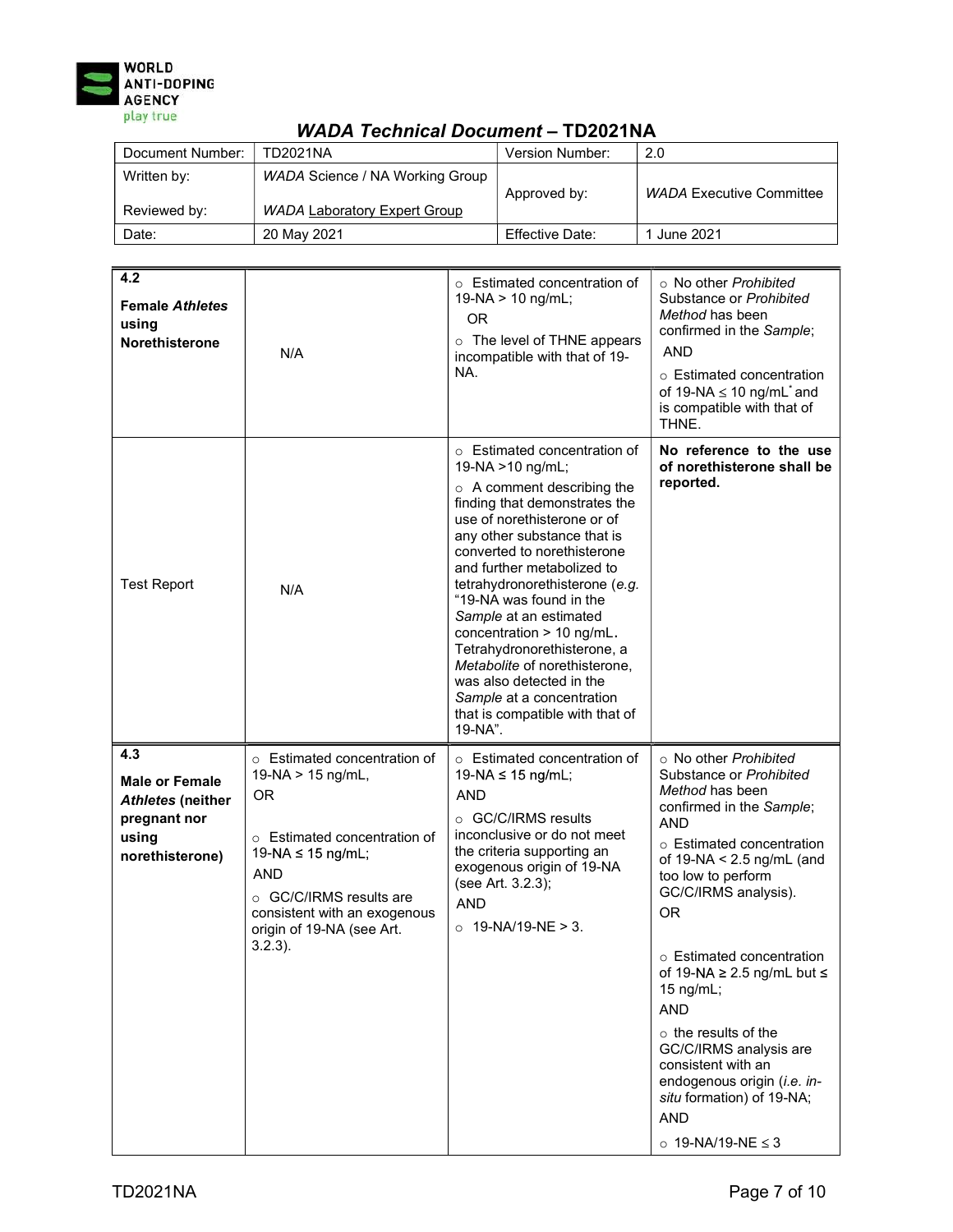

| 11ADA TCCMICOI DOCUMCIR = IDEVETIVA |                                                                        |                 |                          |
|-------------------------------------|------------------------------------------------------------------------|-----------------|--------------------------|
| Document Number:                    | TD2021NA                                                               | Version Number: | 2.0                      |
| Written by:<br>Reviewed by:         | WADA Science / NA Working Group<br><b>WADA Laboratory Expert Group</b> | Approved by:    | WADA Executive Committee |
| Date:                               | 20 May 2021                                                            | Effective Date: | 1 June 2021              |

|                    | • If $19-NA > 15$ ng/mL with<br>no GC/C/IRMS analysis:<br>$\circ$ Estimated concentration<br>of 19-NA >15 ng/mL;<br>○ For Samples from female<br>Athletes: A comment<br>explaining that pregnancy<br>and the use of<br>norethisterone were<br>excluded as the source of<br>19-NA (e.g. "The 19-NA<br>finding is not consistent with<br>pregnancy or the use of<br>norethisterone").<br>• If 19-NA $\leq$ 15 ng/mL with<br>positive GC/C/IRMS results:                                                                                               | ○ Estimated 19-NA<br>concentration $\leq 15$ ng/mL;<br>○ Results of GC/C/IRMS<br>analysis, including a comment<br>indicating that the GC/C/IRMS<br>results are inconclusive (e.g.<br>due to the presence of<br>interfering compound(s) or<br>any other factor preventing a<br>reliable GC/C/IRMS analysis)<br>or do not meet the criteria<br>supporting an exogenous<br>origin of 19-NA, the $\delta^{13}C$<br>values for 19-NA and the two<br>ERCs as well as the<br>associated $u_c$ (‰); |  |
|--------------------|-----------------------------------------------------------------------------------------------------------------------------------------------------------------------------------------------------------------------------------------------------------------------------------------------------------------------------------------------------------------------------------------------------------------------------------------------------------------------------------------------------------------------------------------------------|---------------------------------------------------------------------------------------------------------------------------------------------------------------------------------------------------------------------------------------------------------------------------------------------------------------------------------------------------------------------------------------------------------------------------------------------------------------------------------------------|--|
| <b>Test Report</b> | ○ Estimated concentration<br>of 19-NA ≤15 ng/mL;<br>○ Results of GC/C/IRMS<br>analysis, including a<br>comment indicating that the<br>GC/C/IRMS finding is<br>consistent with an<br>exogenous origin of 19-NA,<br>the $\delta^{13}$ C values for 19-NA<br>and the two ERCs as well<br>as the associated $u_c$ (‰);<br>○ For Samples from female<br>Athletes, a comment<br>explaining that the use of<br>norethisterone was<br>excluded as the source of<br>19-NA (e.g. "the 19-NA<br>finding is not consistent with<br>the use of norethisterone"). | Ratio of 19-NA to 19-NE;<br>For Samples from female<br>$\circ$<br>Athletes, clarify that<br>pregnancy was excluded as<br>the source of 19-NA (e.g. "the<br>19-NA finding is not<br>consistent with pregnancy");<br>Recommend to the Testing<br>Authority/Results<br>Management Authority to<br>conduct follow-up no-notice<br>tests on the Athlete as soon<br>as possible and evaluate the<br>pharmacokinetics of 19-NA<br>excretion.                                                       |  |

## 5.0 References

- [1] Reznik Y et al. Rising levels of 19-norstestosterone throughout pregnancy: determination by radioimmunoassay and validation by gas chromatography-mass spectrometry. J Clin Endocrinol Metab 63:1086–108, 1987.
- [2] Mareck-Engelke U et al. 19-norandrosterone in pregnant women. In: Schanzer W, Geyer H, Gotzman A, et al. Recent Advances in Doping Analysis (8), Proceedings of the 18th Cologne Workshop on Dope Analysis. Cologne: Sport & Buch Straub: 145–54, 2000.
- [3] Guay C et al. Excretion of norsteroids' phase II metabolites of different origin in human. Steroids 74: 350-8, 2009.
- [4] Grosse J et al. Formation of 19-norsteroids by in situ demethylations of endogenous steroids in stored urine samples. Steroids 70: 499-506, 2005.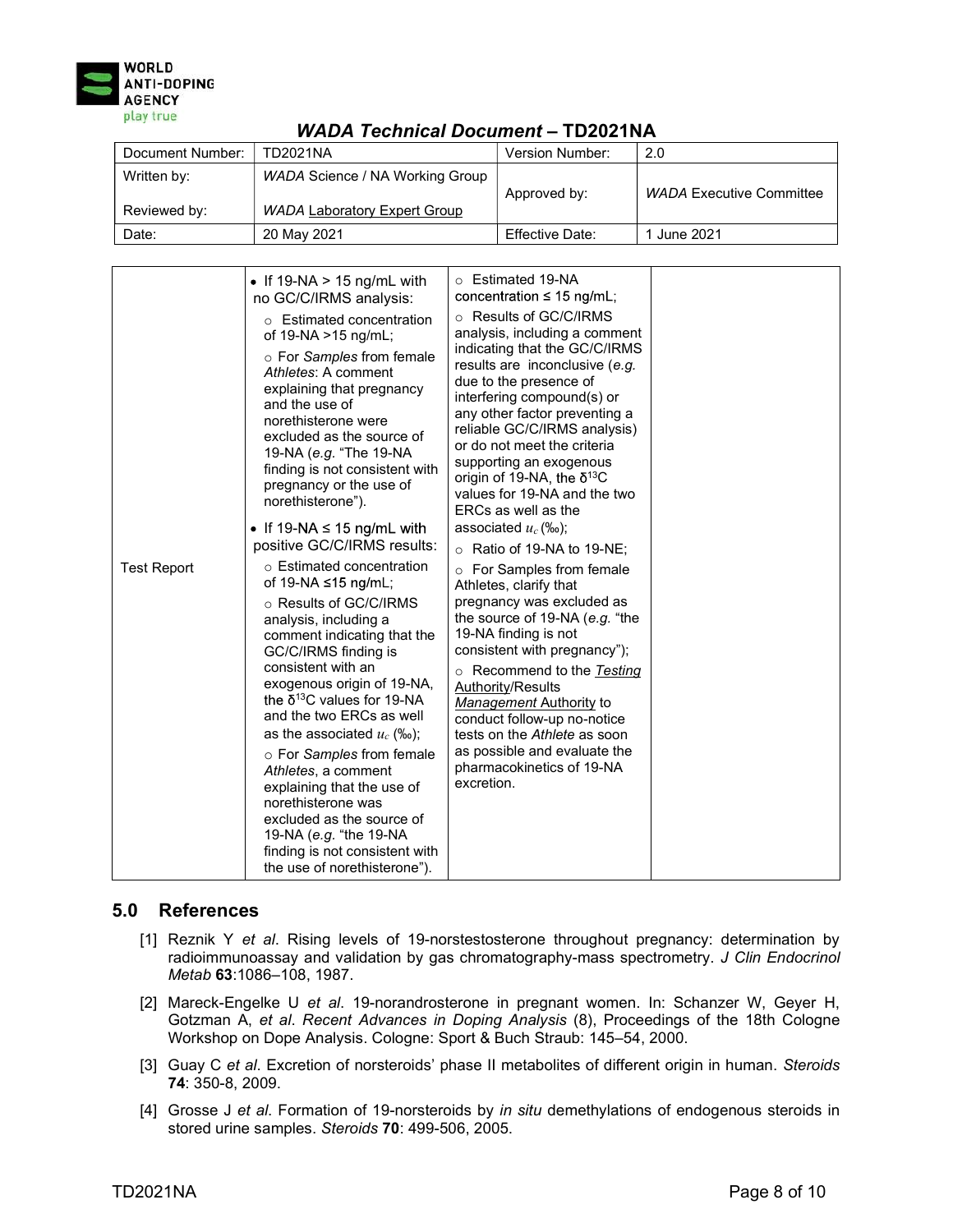

| Document Number:            | TD2021NA                                                               | Version Number: | 2.0                             |
|-----------------------------|------------------------------------------------------------------------|-----------------|---------------------------------|
| Written by:<br>Reviewed by: | WADA Science / NA Working Group<br><b>WADA Laboratory Expert Group</b> | Approved by:    | <b>WADA Executive Committee</b> |
| Date:                       | 20 May 2021                                                            | Effective Date: | 1 June 2021                     |

- [5] Debruyckere G, de Sagher R, Van Peteghem C. Influence of the consumption of meat contaminated with anabolic steroids on doping tests. Anal Chim Acta 275: 49–56, 1993.
- [6] Le Bizec B et al. Consequence of boar edible tissue consumption on urinary profiles of nandrolone metabolites. I. Mass spectrometric detection and quantification of 19-norandrosterone and 19-noretiocholanolone in human urine. Rapid Commun. Mass Spectrom. 14: 1058-65, 2000.
- [7] Le Bizec B et al. Consequence of boar edible tissue consumption on urinary profiles of nandrolone metabolites. II. Identification and quantification of 19-norsteroids responsible for 19 norandrosterone and 19-noretiocholanolone excretion in human urine. Rapid Commun. Mass Spectrom. 15: 1442-47, 2001.
- [8] Ayotte C. Significance of 19-norandrosterone in athletes' urine samples. Br. J. Sports Med. 40: 25-29, 2006.
- [9] Hülsemann F et al. Case Study: Atypical  $\delta^{13}$ C values of urinary norandrosterone. Drug Test Anal. 10(11-12):1728-1733, 2018.
- [10] Hülsemann F et al. Excretion of 19-norandrosterone after consumption of boar meat. Drug Test Anal. (accepted for publication, 2020).
- [11]WADA Technical Document TD IDCR: Minimum Criteria for Chromatographic-Mass Spectrometric Confirmation of the Identity of **Analytes** for *Doping Control* Purposes.
- [12] WADA Technical Document TD IRMS: Detection of Synthetic Forms of Prohibited Substances by GC/C/IRMS.
- [13] Walker CJ et al. Doping in sport 1. Excretion of 19-norandrosterone by healthy women, including those using contraceptives containing norethisterone. Steroids 74: 329-35, 2009.
- [14]WADA Technical Document TD DL: Decision Limits for the Confirmatory Quantification of Exogenous Threshold Substances by Chromatography-based Analytical Methods.
- [15] Brailsford AD et al. IRMS delta values (13 C) of nandrolone and testosterone products available in the UK: Implications for anti-doping. Drug Test Anal. 10(11-12):1722-1727, 2018
- [16] Bagchus WM et al. Pharmacokinetic evaluation of three different intramuscular doses of nandrolone decanoate: analysis of serum and urine samples in healthy men. J Clin Endocrtinol Metab 90(5): 2424-30, 2005.
- [17] Watson P et al. Urinary nandrolone metabolite detection after ingestion of a nandrolone precursor. Med Sci Sports Exerc. 41(4):766-72, 2009.
- [18] Palonek E et al. Atypical excretion profile and GC/C/IRMS findings may last for nine months after a single dose of nandrolone decanoate. Steroids 108: 105-11, 2016.
- [19] Hebestreit M et al. Determination of the origin of urinary norandrosterone traces by gas chromatography combustion isotope ratio mass spectrometry. Analyst 131:1021-6, 2006.

[Current versions of WADA Technical Documents may be found at https://www.wadaama.org/en/what-we-do/science-medical/laboratories]